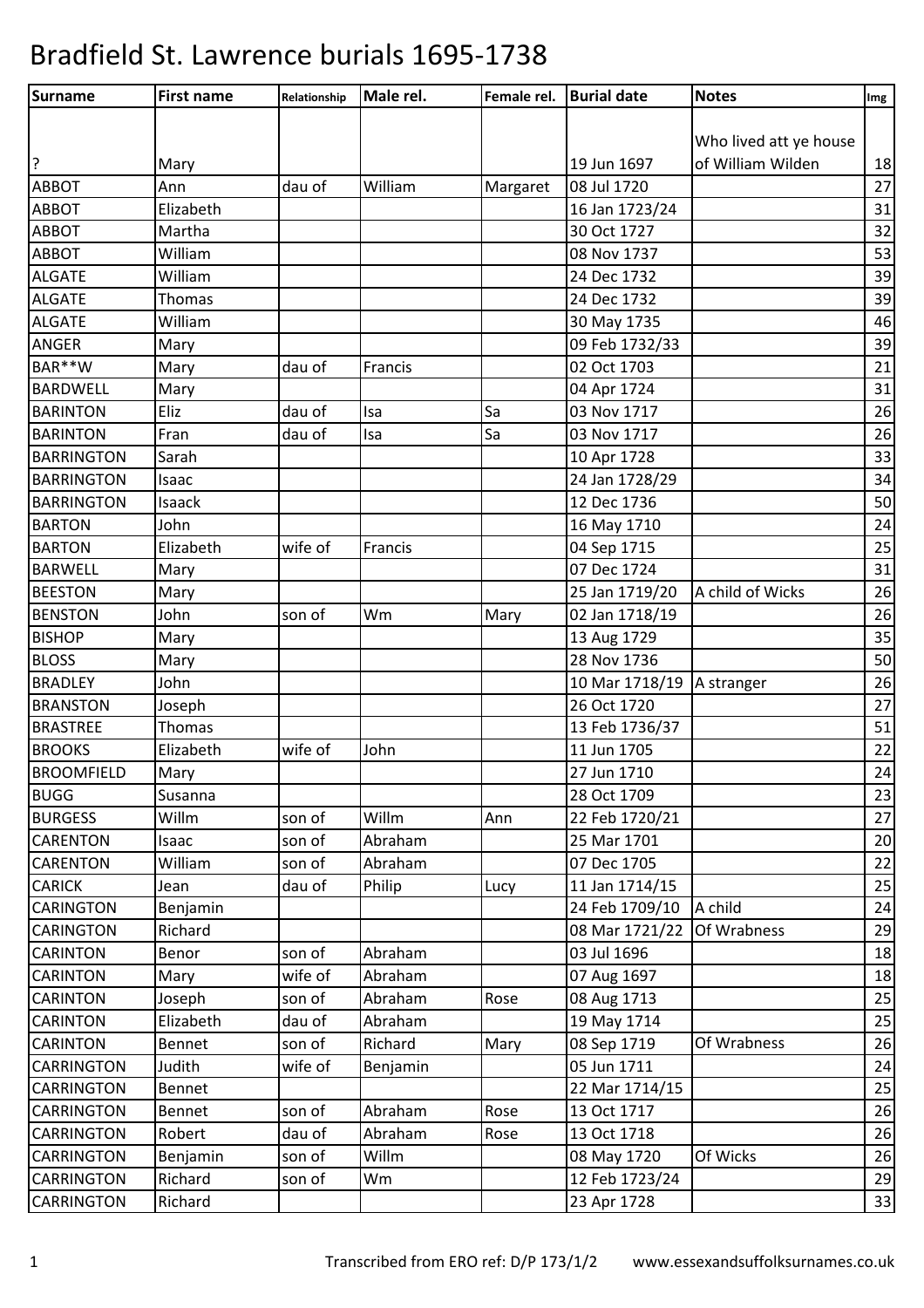| Surname<br><b>Notes</b><br>Male rel.<br>Female rel.<br><b>Burial date</b><br><b>First name</b><br>Relationship | Img                                     |
|----------------------------------------------------------------------------------------------------------------|-----------------------------------------|
| <b>CARRINGTON</b><br>Abraham<br>07 May 1728<br>Farmer                                                          | 33                                      |
| <b>CARRINGTON</b><br>William<br>03 Apr 1731                                                                    | 36                                      |
| <b>CARRINGTON</b><br>Jacob<br>21 May 1731                                                                      | 36                                      |
| <b>CARRINGTON</b><br>John<br>22 Apr 1733                                                                       | 40                                      |
| Sarah<br><b>CARRINGTON</b><br>09 Oct 1735                                                                      | 46                                      |
| 25 Jun 1737<br><b>CARRINGTON</b><br>Samuel                                                                     | 52                                      |
| <b>CARRINGTON</b><br>William<br>05 Aug 1737                                                                    | 53                                      |
|                                                                                                                | See register, confused                  |
| <b>CARRINGTON?</b><br>wife of<br>12 Feb 1723/24<br>Susan<br>Wm<br>entry                                        | 29                                      |
| Wm<br>son of<br>Abraham<br><b>CARRINTON</b><br>Rose<br>18 Oct 1719                                             | 26                                      |
| <b>CARTER</b><br>wife of<br>Elizabeth<br>Jonathan<br>04 May 1703                                               | 21                                      |
| <b>CHASE</b><br>12 Jul 1735<br>Cheese<br>Benjamin                                                              | Chase, previously<br>46                 |
| <b>CHEESE</b><br>10 Oct 1714<br>James                                                                          | 25                                      |
| <b>CHEESE</b><br>10 Oct 1714<br>Susanah                                                                        | 25                                      |
| <b>CHEESE</b><br>12 Jul 1735<br>Cheese<br>Benjamin                                                             | Chase, previously<br>46                 |
| 17 Dec 1700<br><b>CHISEMAN?</b><br>Henry                                                                       | 20                                      |
| <b>CHOTE</b><br>wife of<br>Helen<br>23 Jun 1701<br>James                                                       | 20                                      |
| <b>CLARK</b><br>Robert<br>son of<br>Robert<br>28 May 1706                                                      | 22                                      |
| <b>CLARK</b><br>22 Jan 1717/18<br>Robert                                                                       | 33                                      |
| <b>CLARK</b><br>16 Apr 1728<br>Thomas                                                                          | 33                                      |
| Nim***<br><b>CLEMENTS</b><br>dau of<br>Edward<br>14 Jun 1703                                                   | 21                                      |
| <b>CLEMENTS</b><br>20 Sep 1710                                                                                 | Widow of Ramsey<br>24                   |
| 31 Oct 1711<br><b>CLEMENTS</b><br>son of<br>James<br>James<br>Susanna                                          | Of Dovercourt<br>24                     |
| dau of<br><b>CLEMENTS</b><br>Susan<br>09 Nov 1717<br>Susan<br>James                                            | 26                                      |
| <b>CLEMENTS</b><br>dau of<br>Susan<br>05 Oct 1719<br>Abigail<br>James                                          | 26                                      |
| <b>CLEMENTS</b><br>Susan<br>wife of<br>01 May 1720<br>James                                                    | Of Wicks<br>26                          |
| <b>CLEMENTS</b><br>11 Nov 1732<br>Hannah                                                                       | 39                                      |
| 18 Dec 1733<br><b>CLEMENTS</b><br>Mary                                                                         | 40                                      |
| wife of<br><b>CLERK</b><br>21 Mar 1709/10<br>Rot<br>Mary                                                       | 24                                      |
| <b>CLOD</b><br>27 Feb 1714/15<br>George                                                                        | 25<br>A stranger                        |
| <b>CLOVER</b><br>30 Aug 1695<br>Mary                                                                           | 18                                      |
| <b>CLOVER</b><br>dau of<br>William<br>03 Jun 1696<br>Sisanna                                                   | 18                                      |
| <b>CLOVER</b><br>Robert<br>son of<br>William<br>14 Sep 1697                                                    | 18                                      |
| <b>CLOVER</b><br>son of<br>William<br>19 Jun 1700<br>William                                                   | 19                                      |
| <b>CLOVER</b><br>wife of<br>William<br>29 Apr 1703<br>Susan                                                    | 21                                      |
| <b>CLOVER</b><br>12 Sep 1703<br>William                                                                        | 21                                      |
| <b>CLOVER</b><br>dau of<br>Wm<br>11 Jul 1709<br>Susana                                                         | 23                                      |
| <b>COBELL</b><br>20 Mar 1723/24<br>A child<br>Mary                                                             | 32                                      |
| <b>COBLE</b><br>William<br>23 Dec 1728                                                                         | See William Seafield<br>same date<br>34 |
| 27 Jun 1731<br>COEMAN<br>Mary                                                                                  | 36                                      |
| John<br><b>COEMAN</b><br>10 Jul 1734                                                                           | 42                                      |
| <b>COMAN</b><br>Thomas Junior<br>10 Mar 1723/24                                                                | 32                                      |
| 16 Nov 1729<br>COMAN<br>Henry                                                                                  | 35                                      |
| 24 Jun 1716<br><b>CONDILL</b><br>Mary<br>James<br>son of<br>James                                              | 25                                      |
| William Junior<br><b>COPPIN</b><br>03 Jan 1723/24                                                              | $31\,$                                  |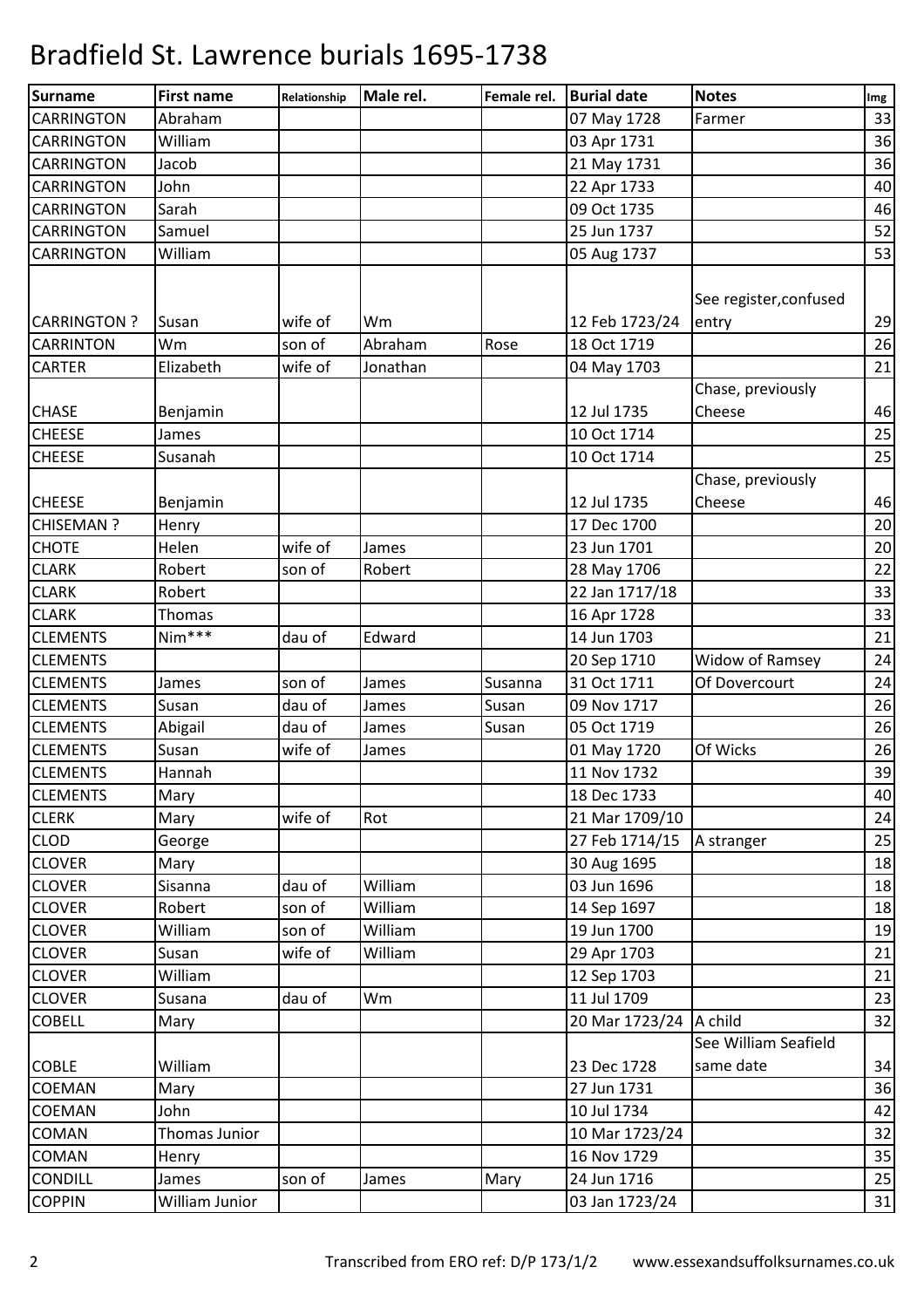| <b>Surname</b>     | <b>First name</b>     | Relationship | Male rel.     | Female rel. | <b>Burial date</b> | <b>Notes</b>          | Img |
|--------------------|-----------------------|--------------|---------------|-------------|--------------------|-----------------------|-----|
| <b>COPPIN</b>      | Samuel                |              |               |             | 24 Aug 1732        |                       | 39  |
| <b>COPPIN</b>      | Mary                  |              |               |             | 18 May 1734        |                       | 42  |
| <b>CORBOLD</b>     | Robert                |              |               |             | 21 Feb 1732/33     |                       | 39  |
| <b>CORNARD</b>     | Mary                  |              |               |             | 25 Mar 1731        |                       | 36  |
| COT <sup>*</sup> S | Elizabeth             | wife of      | Henry         |             | 07 Apr 1703        |                       | 21  |
| <b>COVEL</b>       | Sarah                 |              |               |             | 05 Jan 1733/34     |                       | 41  |
| <b>COVEL</b>       | William               |              |               |             | 12 Jan 1733/34     |                       | 41  |
| <b>COVEL</b>       | Martha                |              |               |             | 10 Aug 1736        |                       | 49  |
| <b>CREEK</b>       | John                  |              |               |             | 13 Jun 1701        |                       | 20  |
| <b>CREEK</b>       | John                  | son of       | John          |             | 06 Oct 1701        |                       | 20  |
| <b>CREEK</b>       | Simon                 |              |               |             | 18 May 1704        |                       | 22  |
| <b>CREEK</b>       | Rebeccah              |              |               |             | 13 Nov 1737        |                       | 53  |
| <b>CRICK</b>       | Rebecca               |              |               |             | 18 Sep 1734        |                       | 43  |
| <b>CROSBY</b>      | Nathaniel             | son of       | Richd         | Mary        | 03 Jun 1720        |                       | 27  |
| <b>CROSBY</b>      | Francis               |              |               |             | 04 May 1732        |                       | 38  |
| <b>CROSS</b>       | Samuel                |              |               |             | 11 Jul 1736        |                       | 49  |
| <b>CROSSMAN</b>    | Samuel                |              |               |             | 09 Jun 1695        |                       | 18  |
| <b>CROWN</b>       | Thomas                | son of       | <b>Thomas</b> |             | 11 Mar 1698/99     |                       | 19  |
| <b>CRUMPLIN</b>    | Joseph                |              |               |             | 15 Apr 1721        | Of Elmstead. Crampin? | 29  |
| <b>CUTTEN</b>      | Nathaniel             |              |               |             | 19 Mar 1727/28     |                       | 33  |
| <b>CUTTEN</b>      | Benjamin              |              |               |             | 03 Mar 1734/35     |                       | 45  |
| <b>CUTTIN</b>      | Susan                 | dau of       | Nathaniel     | Mary        | 27 Jan 1720/21     |                       | 27  |
| <b>CUTTIN</b>      | Mary                  | wife of      | Nathaniel     |             | 02 Jul 1721        |                       | 29  |
| <b>CUTTIN</b>      | Susan                 |              |               |             | 08 Jan 1721/22     | A child               | 29  |
| <b>CUTTING</b>     | Susannah              |              |               |             | 25 Feb 1736/37     |                       | 51  |
| <b>DADAY</b>       | John                  | son of       | John          | Martha      | 20 Sep 1711        |                       | 24  |
| <b>DAYDAY</b>      | Sarah                 | dau of       | John          | Martha      | 27 Aug 1719        |                       | 26  |
| <b>DYAR</b>        | Abraham               |              |               |             | 19 Jan 1696/97     | Of Wikes              | 18  |
| <b>EATON</b>       | Sarah                 | wife of      | Robert        |             | 21 Mar 1705/6      |                       | 22  |
| <b>EDGAR</b>       | Eliz                  | wife of      | Edward        |             | 06 Dec 1715        |                       | 25  |
| <b>EDGEAR</b>      | Mary                  | wife of      | Edward        |             | 27 Aug 1708        |                       | 23  |
| <b>EDGER</b>       | Edward                | son of       | Edward        |             | 13 Oct 1710        |                       | 24  |
| <b>EDGER</b>       | Eliz                  | dau of       | Edward        | Eliz        | 16 Jan 1714/15     |                       | 25  |
| <b>ESTALL</b>      | Anne                  |              |               |             | 03 Feb 1732/33     |                       | 39  |
| <b>ESTY</b>        | Anne                  |              |               |             | 17 Mar 1727/28     |                       | 33  |
| <b>EUIRON</b>      | Edward                |              |               |             | 18 Aug 1705        |                       | 22  |
| <b>EUIRORR</b>     | William               | son of       | William       |             | 12 Mar 1705/6      |                       | 22  |
| <b>EURINN?</b>     | <b>William Senior</b> |              |               |             | 02 Nov 1699        |                       | 19  |
| <b>EVERET</b>      | Nathaniel             |              |               |             | 13 Dec 1707        |                       | 23  |
| <b>EVERET</b>      |                       |              |               |             | 25 Sep 1708        | Widow                 | 23  |
| <b>EVERET</b>      | William               |              |               |             | 26 Nov 1712        |                       | 24  |
| <b>EVERETT</b>     | John                  |              |               |             | 16 Sep 1720        | A child of Wicks      | 27  |
| <b>FAIRWEATHER</b> | Sarah                 |              |               |             | 12 Feb 1732/33     |                       | 39  |
| <b>FALL</b>        | Daniel                |              |               |             | 08 Oct 1712        | Of Lawford            | 24  |
| <b>FALL</b>        | John                  | son of       | John          | Mary        | 01 May 1720        |                       | 26  |
| <b>FALL</b>        | Daniel                | son of       | John          | Mary        | 03 Jul 1720        |                       | 27  |
| <b>FALL</b>        | John                  |              |               |             | 23 Feb 1727/28     |                       | 33  |
| <b>FARINDON</b>    | Thomas                |              |               |             | 22 Jan 1715/16     |                       | 25  |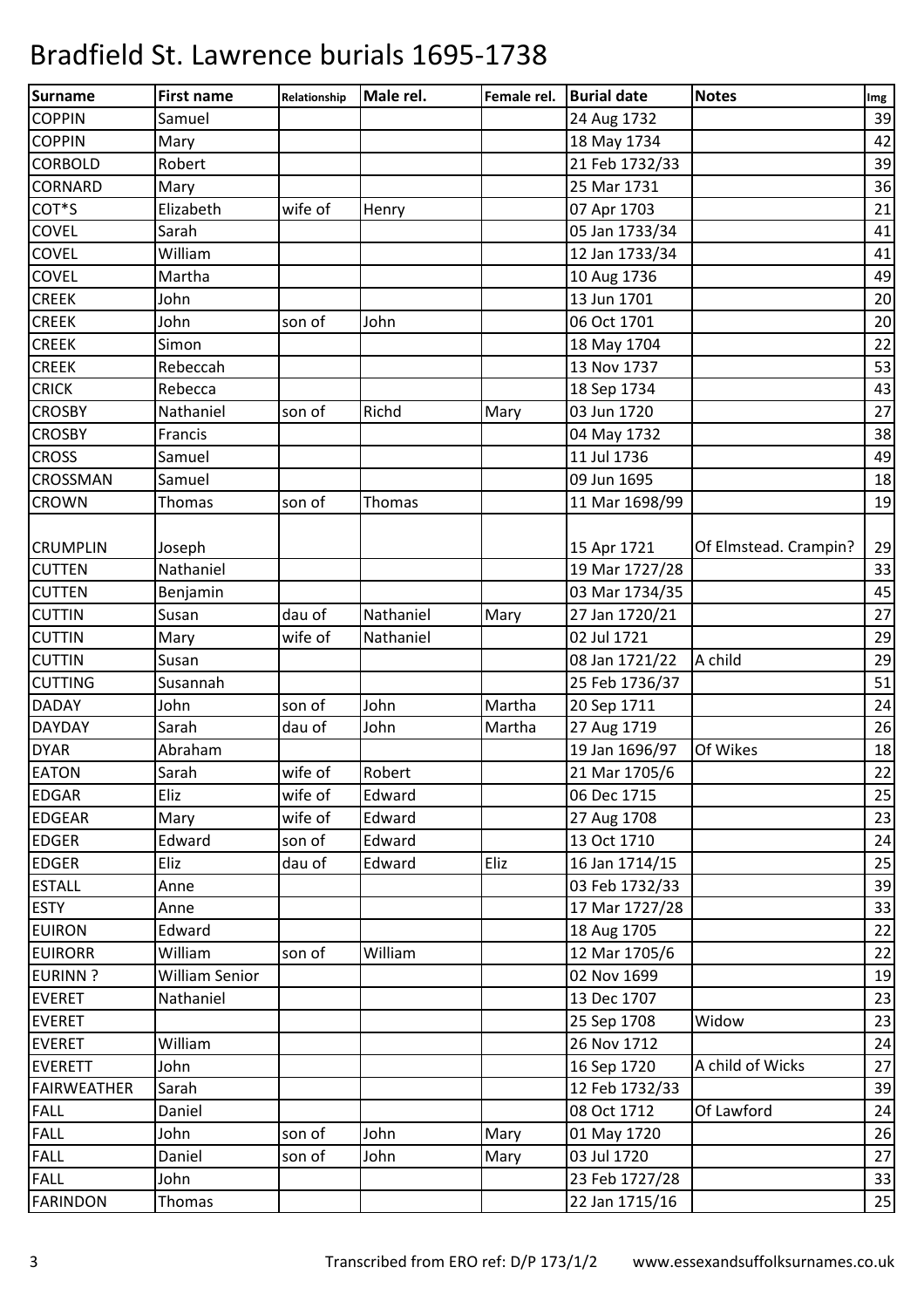| <b>Surname</b>     | <b>First name</b> | Relationship | Male rel.      | Female rel.    | <b>Burial date</b> | <b>Notes</b> | Img |
|--------------------|-------------------|--------------|----------------|----------------|--------------------|--------------|-----|
| <b>FARINDON</b>    | Hannah            |              |                |                | 09 Feb 1721/22     |              | 29  |
| <b>FARINGTON</b>   | <b>Brigitte</b>   | wife of      | Thomas         |                | 05 Apr 1696        |              | 18  |
| <b>FARRENDON</b>   | Mary              | dau of       | Thomas         | <b>Bridget</b> | 24 Apr 1711        |              | 24  |
| <b>FARRINDON</b>   | James             | son of       | <b>Thomas</b>  | Hannah         | 18 Oct 1713        |              | 25  |
| <b>FAULD</b>       | Martha            |              |                |                | 05 Aug 1716        | Widow        | 25  |
| <b>FENNIN</b>      | John              |              |                |                | 16 Sep 1695        |              | 18  |
| <b>FINNING</b>     | William           |              |                |                | 01 Feb 1709/10     |              | 24  |
| <b>FLOWER</b>      | Elizabeth         | wife of      | Simon          |                | 16 Apr 1699        |              | 19  |
| <b>FLOWER</b>      | Ravon             | son of       | Simon          |                | 13 Mar 1699/00     |              | 19  |
| <b>FLOWER</b>      | Simon             | son of       | Simon          |                | 06 May 1704        |              | 21  |
| <b>FLOWER</b>      | Simon             | son of       | Simon          |                | 29 Oct 1708        |              | 23  |
| <b>FLOWER</b>      | Mary              |              |                |                | 26 Nov 1714        | Widow        | 25  |
| <b>FLOWRE</b>      | Mary              | wife of      | Simon          |                | 03 Feb 1708/9      |              | 23  |
| <b>FORD</b>        | Elizabeth         | dau of       | William Junior |                | 07 Feb 1696/97     |              | 18  |
| <b>FORD</b>        | William Junior    |              |                |                | 30 Oct 1699        |              | 19  |
| <b>FORD</b>        | Phoebe            | dau of       | William        |                | 01 Jul 1703        |              | 21  |
| <b>FORD</b>        | Peter             | son of       | William        |                | 15 Jun 1706        |              | 22  |
| <b>FORD</b>        | Elizabeth         | wife of      | William        |                | 20 Oct 1710        |              | 24  |
| <b>FORD</b>        | Susan             | dau of       | John           | Mary           | 13 Jul 1720        |              | 27  |
| <b>FORD</b>        | Sarah             |              |                |                | 10 Dec 1721        | A child      | 29  |
| <b>FORD</b>        | William           |              |                |                | 03 Apr 1728        |              | 33  |
| <b>FORDHAM</b>     | Eliz              | dau of       | Joseph         | Eliz           | 19 Nov 1717        |              | 26  |
| <b>FORDHAM</b>     | Elizabeth         | wife of      | Joseph         |                | 24 Jan 1717/18     |              | 26  |
| <b>FORDHAM</b>     | Sarah             |              |                |                | 02 Jun 1719        |              | 26  |
| <b>FORDHAM</b>     | John              |              |                |                | 11 Feb 1727/28     |              | 33  |
| <b>FRANCIS</b>     | Susannah          |              |                |                | 16 Apr 1732        |              | 38  |
| <b>FREEMAN</b>     | Thomas            |              |                |                | 29 May 1711        | Of Wikes     | 24  |
| $G^*NE$            | Isaac             |              |                |                | 14 Sep 1710        | A child      | 24  |
| <b>GILES</b>       | Samuel            |              |                |                | 10 Apr 1737        |              | 52  |
| <b>GLANEVIL</b>    | Andrew            |              |                |                | 04 Aug 1733        |              | 40  |
| <b>GOBY</b>        | Mary              | dau of       |                | Mary           | 04 Nov 1705        |              | 22  |
| <b>HAITON</b>      | Robert            |              |                |                | 15 Jun 1714        |              | 25  |
| <b>HALLS</b>       | John              |              |                |                | 20 Apr 1732        |              | 38  |
| <b>HALLS</b>       | Isaac             |              |                |                | 14 Nov 1736        |              | 50  |
| <b>HARRINGTONE</b> | George            | son of       | Goodman        |                | 14 Feb 1706/7      | Ye sexton    | 23  |
| <b>HAWARD</b>      | Daniel            |              |                |                | 22 Jun 1708        |              | 23  |
| <b>HAWARD</b>      | Thomas            |              |                |                | 18 May 1732        |              | 38  |
| <b>HAWS</b>        | Henry             |              |                |                | 14 Feb 1719/20     |              | 26  |
| <b>HAWS</b>        | Anne              |              |                |                | 18 May 1738        |              | 55  |
| <b>HAWSE</b>       | Sarah             | dau of       | Henry          | Elizabeth      | 30 Dec 1716        |              | 25  |
| <b>HAYWARD</b>     | Willm             |              |                |                | 21 Apr 1720        |              | 26  |
| <b>HAYWARD</b>     | William           |              |                |                | 04 Mar 1727/28     |              | 33  |
| <b>HAYWARD</b>     | Samuel            |              |                |                | 18 Jul 1729        |              | 35  |
| <b>HEATTEN</b>     | Mary              | wife of      | Robert         |                | 26 Aug 1711        |              | 24  |
| <b>HECKFORD</b>    | Mary              |              |                |                | 08 Dec 1735        |              | 47  |
| <b>HOW</b>         | Mary              | wife of      | Henry          |                | 03 Feb 1701/2      |              | 20  |
| <b>HOWARD</b>      | Martha            | dau of       | Matthias       |                | 15 Jul 1705        |              | 22  |
| <b>HOWARD</b>      | Thomas            |              |                |                | 27 Jan 1707/8      |              | 23  |
| <b>HOWARD</b>      | Umphry            |              |                |                | 08 Feb 1707/8      |              | 23  |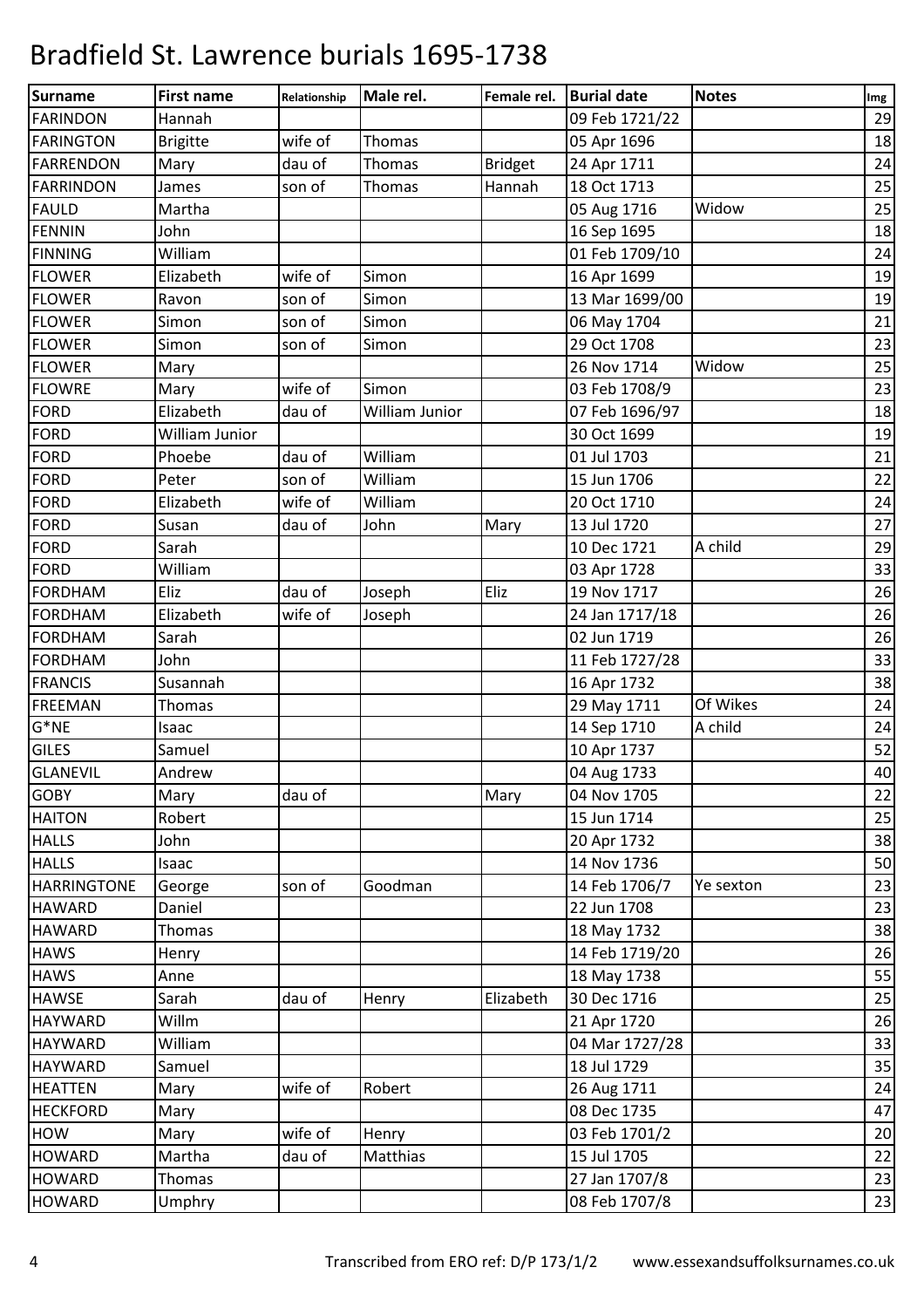| William<br>16 Oct 1724<br>31<br>Mary<br>15 Apr 1732<br>John<br>12 Nov 1732<br>Sarah<br>30 Nov 1732<br>16 May 1733<br>Of Wix<br>Anne<br>Thomas<br>22 Jan 1734/35<br>25 Nov 1737<br>Matthew<br>Samuel<br>02 May 1728<br>27 Oct 1727<br>Elizabeth<br>wife of<br>19 Jul 1704<br>Mary<br>Henry<br>06 Jul 1700<br>A widow<br>Mary<br><b>ISBAND</b><br>Sarah<br>wife of<br>31 Jul 1705<br>Jonas<br>John<br>25 Mar 1731<br>Sarah<br>07 Nov 1719<br>Robert<br>09 May 1712<br>Richard<br>19 Aug 1719<br>05 Oct 1700<br>Joseph<br>Saml<br>28 Apr 1720<br>15 Apr 1730<br><b>Bridget</b><br>Born 16 January &<br>baptised ye same<br>month. This was added<br>at the foot of the page<br>1721 years later<br>Thomas<br>Sarah<br>09 Oct 1728<br>John<br>22 Jul 1730<br>Susannah<br>08 Nov 1730<br>Josias<br>06 Mar 1730/31<br>Thomas<br>13 Aug 1731<br>26 Dec 1734<br>Joseph<br>Joseph<br>27 Jul 1735<br>Alice<br>30 Mar 1737<br>John<br>30 Jun 1737<br>dau of<br>04 Sep 1700<br>Susanna<br>James<br>15 Feb 1731/32<br>Margaret<br>Margaret<br>22 Aug 1732<br>26 Oct 1714<br>Margaret<br>LEEDS ?<br>18 Nov 1721<br>Sarah<br>Mary<br>dau of<br>29 Mar 1725<br>Timothy<br>Mary<br>Elizabeth<br>02 Apr 1732<br>Sarah<br>John<br>son of<br>09 May 1713<br>Isaac<br>John<br>18 Feb 1714/15<br>son of<br>Wodower<br>Isaac<br>18 Apr 1731<br>Isaac<br>dau of<br>Elizabeth<br>05 May 1696<br>Mary<br>Isaac<br>wife of<br>Elizabeth<br>26 Jan 1700/1<br>Later Ling<br>Isaac<br>dau of<br>09 Dec 1701<br>Mary<br>Isaac<br>son of<br>25 Aug 1702<br>Isaac<br>Isaac<br>06 Sep 1702<br>Elizabeth<br>dau of<br>Isaac<br>Anna<br>14 Oct 1708 | <b>Surname</b>  | <b>First name</b> | Relationship | Male rel. | Female rel. | <b>Burial date</b> | <b>Notes</b> | Img |
|-----------------------------------------------------------------------------------------------------------------------------------------------------------------------------------------------------------------------------------------------------------------------------------------------------------------------------------------------------------------------------------------------------------------------------------------------------------------------------------------------------------------------------------------------------------------------------------------------------------------------------------------------------------------------------------------------------------------------------------------------------------------------------------------------------------------------------------------------------------------------------------------------------------------------------------------------------------------------------------------------------------------------------------------------------------------------------------------------------------------------------------------------------------------------------------------------------------------------------------------------------------------------------------------------------------------------------------------------------------------------------------------------------------------------------------------------------------------------------------------------------------------------------------------------------------------------------------------------------------------|-----------------|-------------------|--------------|-----------|-------------|--------------------|--------------|-----|
|                                                                                                                                                                                                                                                                                                                                                                                                                                                                                                                                                                                                                                                                                                                                                                                                                                                                                                                                                                                                                                                                                                                                                                                                                                                                                                                                                                                                                                                                                                                                                                                                                 | <b>HOWARD</b>   |                   |              |           |             |                    |              |     |
| 39<br>39<br>40<br>44<br>54<br>33<br>32<br>21<br>19<br>22<br>36<br>26<br>24<br>26<br>20<br>26<br>35<br>27<br>34<br>35<br>36<br>36<br>36<br>44<br>46<br>52<br>52<br>19<br>38<br>38<br>25<br>29<br>31<br>38<br>24<br>25<br>36<br>18<br>20<br>20<br>20<br>21<br>23                                                                                                                                                                                                                                                                                                                                                                                                                                                                                                                                                                                                                                                                                                                                                                                                                                                                                                                                                                                                                                                                                                                                                                                                                                                                                                                                                  | <b>HOWARD</b>   |                   |              |           |             |                    |              | 38  |
|                                                                                                                                                                                                                                                                                                                                                                                                                                                                                                                                                                                                                                                                                                                                                                                                                                                                                                                                                                                                                                                                                                                                                                                                                                                                                                                                                                                                                                                                                                                                                                                                                 | <b>HOWARD</b>   |                   |              |           |             |                    |              |     |
|                                                                                                                                                                                                                                                                                                                                                                                                                                                                                                                                                                                                                                                                                                                                                                                                                                                                                                                                                                                                                                                                                                                                                                                                                                                                                                                                                                                                                                                                                                                                                                                                                 | <b>HOWARD</b>   |                   |              |           |             |                    |              |     |
|                                                                                                                                                                                                                                                                                                                                                                                                                                                                                                                                                                                                                                                                                                                                                                                                                                                                                                                                                                                                                                                                                                                                                                                                                                                                                                                                                                                                                                                                                                                                                                                                                 | <b>HOWARD</b>   |                   |              |           |             |                    |              |     |
|                                                                                                                                                                                                                                                                                                                                                                                                                                                                                                                                                                                                                                                                                                                                                                                                                                                                                                                                                                                                                                                                                                                                                                                                                                                                                                                                                                                                                                                                                                                                                                                                                 | <b>HOWARD</b>   |                   |              |           |             |                    |              |     |
|                                                                                                                                                                                                                                                                                                                                                                                                                                                                                                                                                                                                                                                                                                                                                                                                                                                                                                                                                                                                                                                                                                                                                                                                                                                                                                                                                                                                                                                                                                                                                                                                                 | <b>HOWARD</b>   |                   |              |           |             |                    |              |     |
|                                                                                                                                                                                                                                                                                                                                                                                                                                                                                                                                                                                                                                                                                                                                                                                                                                                                                                                                                                                                                                                                                                                                                                                                                                                                                                                                                                                                                                                                                                                                                                                                                 | <b>HOWLETT</b>  |                   |              |           |             |                    |              |     |
|                                                                                                                                                                                                                                                                                                                                                                                                                                                                                                                                                                                                                                                                                                                                                                                                                                                                                                                                                                                                                                                                                                                                                                                                                                                                                                                                                                                                                                                                                                                                                                                                                 | <b>HOWS</b>     |                   |              |           |             |                    |              |     |
|                                                                                                                                                                                                                                                                                                                                                                                                                                                                                                                                                                                                                                                                                                                                                                                                                                                                                                                                                                                                                                                                                                                                                                                                                                                                                                                                                                                                                                                                                                                                                                                                                 | <b>HOWSE</b>    |                   |              |           |             |                    |              |     |
|                                                                                                                                                                                                                                                                                                                                                                                                                                                                                                                                                                                                                                                                                                                                                                                                                                                                                                                                                                                                                                                                                                                                                                                                                                                                                                                                                                                                                                                                                                                                                                                                                 | <b>HUM</b>      |                   |              |           |             |                    |              |     |
|                                                                                                                                                                                                                                                                                                                                                                                                                                                                                                                                                                                                                                                                                                                                                                                                                                                                                                                                                                                                                                                                                                                                                                                                                                                                                                                                                                                                                                                                                                                                                                                                                 |                 |                   |              |           |             |                    |              |     |
|                                                                                                                                                                                                                                                                                                                                                                                                                                                                                                                                                                                                                                                                                                                                                                                                                                                                                                                                                                                                                                                                                                                                                                                                                                                                                                                                                                                                                                                                                                                                                                                                                 | <b>ISBELL</b>   |                   |              |           |             |                    |              |     |
|                                                                                                                                                                                                                                                                                                                                                                                                                                                                                                                                                                                                                                                                                                                                                                                                                                                                                                                                                                                                                                                                                                                                                                                                                                                                                                                                                                                                                                                                                                                                                                                                                 | ISBELL ?        |                   |              |           |             |                    |              |     |
|                                                                                                                                                                                                                                                                                                                                                                                                                                                                                                                                                                                                                                                                                                                                                                                                                                                                                                                                                                                                                                                                                                                                                                                                                                                                                                                                                                                                                                                                                                                                                                                                                 | <b>JENKINS</b>  |                   |              |           |             |                    |              |     |
|                                                                                                                                                                                                                                                                                                                                                                                                                                                                                                                                                                                                                                                                                                                                                                                                                                                                                                                                                                                                                                                                                                                                                                                                                                                                                                                                                                                                                                                                                                                                                                                                                 | <b>JESSUP</b>   |                   |              |           |             |                    |              |     |
|                                                                                                                                                                                                                                                                                                                                                                                                                                                                                                                                                                                                                                                                                                                                                                                                                                                                                                                                                                                                                                                                                                                                                                                                                                                                                                                                                                                                                                                                                                                                                                                                                 | <b>KAYSON</b>   |                   |              |           |             |                    |              |     |
|                                                                                                                                                                                                                                                                                                                                                                                                                                                                                                                                                                                                                                                                                                                                                                                                                                                                                                                                                                                                                                                                                                                                                                                                                                                                                                                                                                                                                                                                                                                                                                                                                 | <b>KEEBLE</b>   |                   |              |           |             |                    |              |     |
|                                                                                                                                                                                                                                                                                                                                                                                                                                                                                                                                                                                                                                                                                                                                                                                                                                                                                                                                                                                                                                                                                                                                                                                                                                                                                                                                                                                                                                                                                                                                                                                                                 | <b>KEEBLE</b>   |                   |              |           |             |                    |              |     |
|                                                                                                                                                                                                                                                                                                                                                                                                                                                                                                                                                                                                                                                                                                                                                                                                                                                                                                                                                                                                                                                                                                                                                                                                                                                                                                                                                                                                                                                                                                                                                                                                                 |                 |                   |              |           |             |                    |              |     |
|                                                                                                                                                                                                                                                                                                                                                                                                                                                                                                                                                                                                                                                                                                                                                                                                                                                                                                                                                                                                                                                                                                                                                                                                                                                                                                                                                                                                                                                                                                                                                                                                                 |                 |                   |              |           |             |                    |              |     |
|                                                                                                                                                                                                                                                                                                                                                                                                                                                                                                                                                                                                                                                                                                                                                                                                                                                                                                                                                                                                                                                                                                                                                                                                                                                                                                                                                                                                                                                                                                                                                                                                                 |                 |                   |              |           |             |                    |              |     |
|                                                                                                                                                                                                                                                                                                                                                                                                                                                                                                                                                                                                                                                                                                                                                                                                                                                                                                                                                                                                                                                                                                                                                                                                                                                                                                                                                                                                                                                                                                                                                                                                                 |                 |                   |              |           |             |                    |              |     |
|                                                                                                                                                                                                                                                                                                                                                                                                                                                                                                                                                                                                                                                                                                                                                                                                                                                                                                                                                                                                                                                                                                                                                                                                                                                                                                                                                                                                                                                                                                                                                                                                                 | KERRINGTON      |                   |              |           |             |                    |              |     |
|                                                                                                                                                                                                                                                                                                                                                                                                                                                                                                                                                                                                                                                                                                                                                                                                                                                                                                                                                                                                                                                                                                                                                                                                                                                                                                                                                                                                                                                                                                                                                                                                                 | <b>KING</b>     |                   |              |           |             |                    |              |     |
|                                                                                                                                                                                                                                                                                                                                                                                                                                                                                                                                                                                                                                                                                                                                                                                                                                                                                                                                                                                                                                                                                                                                                                                                                                                                                                                                                                                                                                                                                                                                                                                                                 | <b>KING</b>     |                   |              |           |             |                    |              |     |
|                                                                                                                                                                                                                                                                                                                                                                                                                                                                                                                                                                                                                                                                                                                                                                                                                                                                                                                                                                                                                                                                                                                                                                                                                                                                                                                                                                                                                                                                                                                                                                                                                 | <b>KING</b>     |                   |              |           |             |                    |              |     |
|                                                                                                                                                                                                                                                                                                                                                                                                                                                                                                                                                                                                                                                                                                                                                                                                                                                                                                                                                                                                                                                                                                                                                                                                                                                                                                                                                                                                                                                                                                                                                                                                                 | <b>KING</b>     |                   |              |           |             |                    |              |     |
|                                                                                                                                                                                                                                                                                                                                                                                                                                                                                                                                                                                                                                                                                                                                                                                                                                                                                                                                                                                                                                                                                                                                                                                                                                                                                                                                                                                                                                                                                                                                                                                                                 | <b>KING</b>     |                   |              |           |             |                    |              |     |
|                                                                                                                                                                                                                                                                                                                                                                                                                                                                                                                                                                                                                                                                                                                                                                                                                                                                                                                                                                                                                                                                                                                                                                                                                                                                                                                                                                                                                                                                                                                                                                                                                 | <b>KING</b>     |                   |              |           |             |                    |              |     |
|                                                                                                                                                                                                                                                                                                                                                                                                                                                                                                                                                                                                                                                                                                                                                                                                                                                                                                                                                                                                                                                                                                                                                                                                                                                                                                                                                                                                                                                                                                                                                                                                                 | <b>KING</b>     |                   |              |           |             |                    |              |     |
|                                                                                                                                                                                                                                                                                                                                                                                                                                                                                                                                                                                                                                                                                                                                                                                                                                                                                                                                                                                                                                                                                                                                                                                                                                                                                                                                                                                                                                                                                                                                                                                                                 | <b>KING</b>     |                   |              |           |             |                    |              |     |
|                                                                                                                                                                                                                                                                                                                                                                                                                                                                                                                                                                                                                                                                                                                                                                                                                                                                                                                                                                                                                                                                                                                                                                                                                                                                                                                                                                                                                                                                                                                                                                                                                 | <b>KING</b>     |                   |              |           |             |                    |              |     |
|                                                                                                                                                                                                                                                                                                                                                                                                                                                                                                                                                                                                                                                                                                                                                                                                                                                                                                                                                                                                                                                                                                                                                                                                                                                                                                                                                                                                                                                                                                                                                                                                                 | <b>KOOPER ?</b> |                   |              |           |             |                    |              |     |
|                                                                                                                                                                                                                                                                                                                                                                                                                                                                                                                                                                                                                                                                                                                                                                                                                                                                                                                                                                                                                                                                                                                                                                                                                                                                                                                                                                                                                                                                                                                                                                                                                 | LARGE           |                   |              |           |             |                    |              |     |
|                                                                                                                                                                                                                                                                                                                                                                                                                                                                                                                                                                                                                                                                                                                                                                                                                                                                                                                                                                                                                                                                                                                                                                                                                                                                                                                                                                                                                                                                                                                                                                                                                 | LARGE           |                   |              |           |             |                    |              |     |
|                                                                                                                                                                                                                                                                                                                                                                                                                                                                                                                                                                                                                                                                                                                                                                                                                                                                                                                                                                                                                                                                                                                                                                                                                                                                                                                                                                                                                                                                                                                                                                                                                 | <b>LEACH</b>    |                   |              |           |             |                    |              |     |
|                                                                                                                                                                                                                                                                                                                                                                                                                                                                                                                                                                                                                                                                                                                                                                                                                                                                                                                                                                                                                                                                                                                                                                                                                                                                                                                                                                                                                                                                                                                                                                                                                 |                 |                   |              |           |             |                    |              |     |
|                                                                                                                                                                                                                                                                                                                                                                                                                                                                                                                                                                                                                                                                                                                                                                                                                                                                                                                                                                                                                                                                                                                                                                                                                                                                                                                                                                                                                                                                                                                                                                                                                 | LEWIS           |                   |              |           |             |                    |              |     |
|                                                                                                                                                                                                                                                                                                                                                                                                                                                                                                                                                                                                                                                                                                                                                                                                                                                                                                                                                                                                                                                                                                                                                                                                                                                                                                                                                                                                                                                                                                                                                                                                                 | LEWIS           |                   |              |           |             |                    |              |     |
|                                                                                                                                                                                                                                                                                                                                                                                                                                                                                                                                                                                                                                                                                                                                                                                                                                                                                                                                                                                                                                                                                                                                                                                                                                                                                                                                                                                                                                                                                                                                                                                                                 | <b>LING</b>     |                   |              |           |             |                    |              |     |
|                                                                                                                                                                                                                                                                                                                                                                                                                                                                                                                                                                                                                                                                                                                                                                                                                                                                                                                                                                                                                                                                                                                                                                                                                                                                                                                                                                                                                                                                                                                                                                                                                 | <b>LING</b>     |                   |              |           |             |                    |              |     |
|                                                                                                                                                                                                                                                                                                                                                                                                                                                                                                                                                                                                                                                                                                                                                                                                                                                                                                                                                                                                                                                                                                                                                                                                                                                                                                                                                                                                                                                                                                                                                                                                                 | <b>LING</b>     |                   |              |           |             |                    |              |     |
|                                                                                                                                                                                                                                                                                                                                                                                                                                                                                                                                                                                                                                                                                                                                                                                                                                                                                                                                                                                                                                                                                                                                                                                                                                                                                                                                                                                                                                                                                                                                                                                                                 | <b>LINK</b>     |                   |              |           |             |                    |              |     |
|                                                                                                                                                                                                                                                                                                                                                                                                                                                                                                                                                                                                                                                                                                                                                                                                                                                                                                                                                                                                                                                                                                                                                                                                                                                                                                                                                                                                                                                                                                                                                                                                                 | <b>LINK</b>     |                   |              |           |             |                    |              |     |
|                                                                                                                                                                                                                                                                                                                                                                                                                                                                                                                                                                                                                                                                                                                                                                                                                                                                                                                                                                                                                                                                                                                                                                                                                                                                                                                                                                                                                                                                                                                                                                                                                 | <b>LINK</b>     |                   |              |           |             |                    |              |     |
|                                                                                                                                                                                                                                                                                                                                                                                                                                                                                                                                                                                                                                                                                                                                                                                                                                                                                                                                                                                                                                                                                                                                                                                                                                                                                                                                                                                                                                                                                                                                                                                                                 | <b>LINK</b>     |                   |              |           |             |                    |              |     |
|                                                                                                                                                                                                                                                                                                                                                                                                                                                                                                                                                                                                                                                                                                                                                                                                                                                                                                                                                                                                                                                                                                                                                                                                                                                                                                                                                                                                                                                                                                                                                                                                                 | <b>LINK</b>     |                   |              |           |             |                    |              |     |
|                                                                                                                                                                                                                                                                                                                                                                                                                                                                                                                                                                                                                                                                                                                                                                                                                                                                                                                                                                                                                                                                                                                                                                                                                                                                                                                                                                                                                                                                                                                                                                                                                 | LIWIS           |                   |              |           |             |                    |              |     |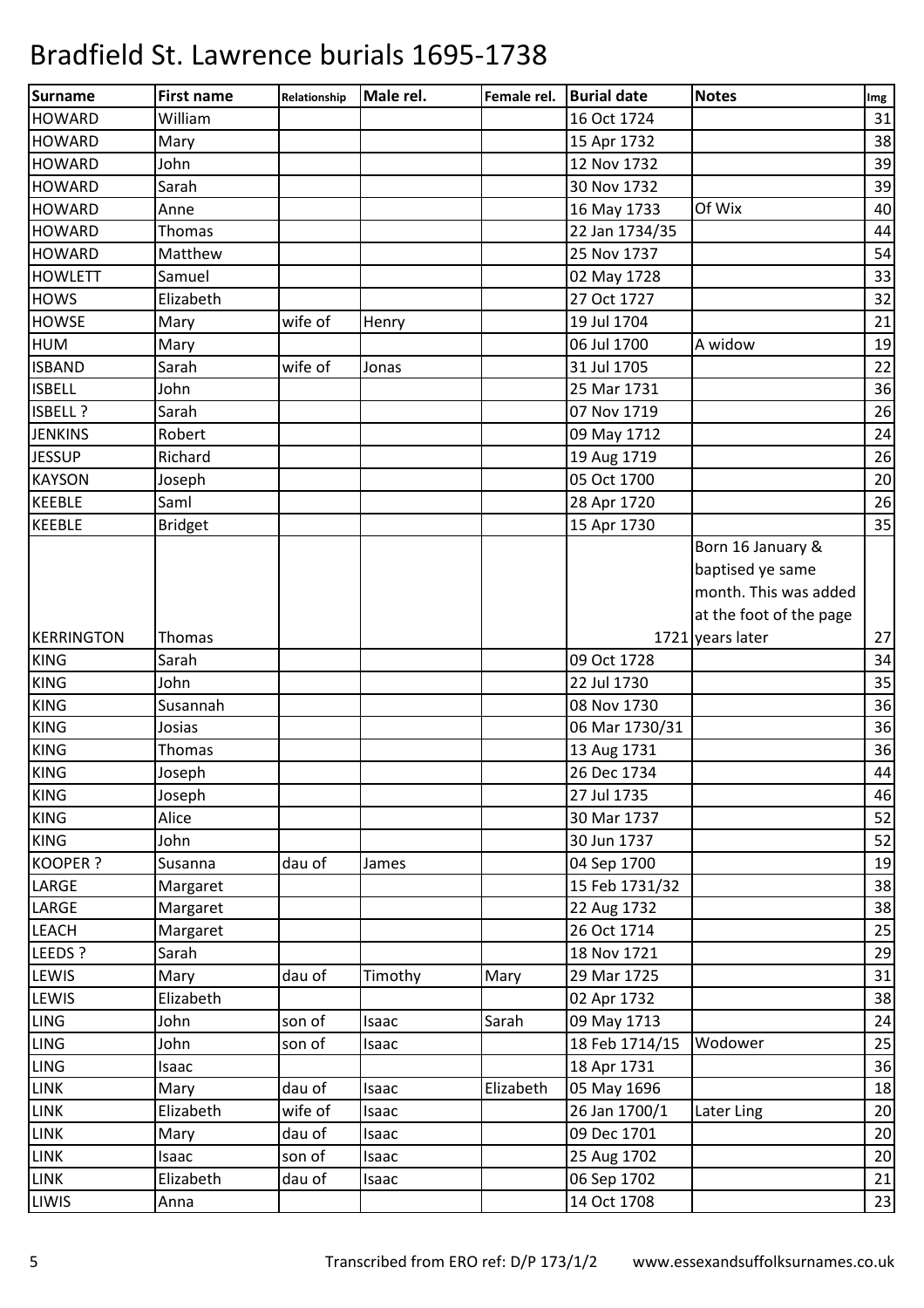| Surname        | <b>First name</b>    | Relationship | Male rel.   | Female rel.    | <b>Burial date</b> | <b>Notes</b>              | Img |
|----------------|----------------------|--------------|-------------|----------------|--------------------|---------------------------|-----|
| <b>MAFFEN</b>  | Susannah             |              |             |                | 13 Jul 1732        |                           | 38  |
| <b>MAFFIN</b>  | William              | son of       | John        |                | 06 Nov 1701        | Of Mistly                 | 20  |
| <b>MAFFIN</b>  | Ruth                 | dau of       | John        |                | 08 Apr 1702        | Of Mistley                | 20  |
|                |                      |              |             |                |                    |                           |     |
| <b>MAFFIN</b>  | Elizabeth            |              |             |                | 17 Oct 1721        | A child of Little Brumley | 29  |
| <b>MAGER</b>   | Stephen              | son of       | Stephen     | Eliz           | 26 Feb 1720/21     | Of Wix                    | 27  |
| <b>MAJOR</b>   | Elizabeth            |              |             |                | 10 Nov 1727        |                           | 32  |
| <b>MAJOR</b>   | John                 |              |             |                | 10 Mar 1727/28     |                           | 33  |
| <b>MAJOR</b>   | Stephen              |              |             |                | 02 Apr 1730        |                           | 35  |
| <b>MANGER</b>  | Tho                  |              |             |                | 09 Feb 1719/20     | Of Bilson, Suffolk        | 26  |
| <b>MAR</b>     | Joseph               | son of       | Nathaniel   |                | 24 Apr 1706        |                           | 22  |
| <b>MARLYN</b>  | Martha               |              |             |                | 28 Jul 1716        | Widow. Marven?            | 25  |
| <b>MARTIN</b>  | Elizabeth            | dau of       | Jonas       | Elizabeth      | 19 Aug 1720        | Of Brantham               | 27  |
| <b>MASEN</b>   | Richard              |              |             |                | 25 Dec 1734        |                           | 44  |
| <b>MEE</b>     | Luke                 | son of       | Nathaniel   | <b>Bridget</b> | 01 Oct 1712        |                           | 24  |
| <b>MEE</b>     | Ruth                 | dau of       | Nathaniel   | <b>Bridget</b> | 23 Nov 1712        |                           | 24  |
| <b>MEE</b>     | Richard              | son of       | <b>Nath</b> | <b>Bridget</b> | 07 Jul 1717        |                           | 25  |
| <b>MEE</b>     | Martha               | dau of       | Nathaniel   | <b>Bridget</b> | 14 Nov 1720        |                           | 27  |
| <b>MEE</b>     | William              |              |             |                | 23 Nov 1727        |                           | 32  |
| <b>MEE</b>     | Mary                 |              |             |                | 27 May 1728        |                           | 34  |
| <b>MEE</b>     | <b>Bridget</b>       |              |             |                | 24 Jun 1731        |                           | 36  |
| <b>MEE</b>     | Joseph               |              |             |                | 09 Sep 1735        |                           | 46  |
| <b>MEE</b>     | Abraham              |              |             |                | 01 Mar 1735/36     |                           | 48  |
| <b>MEFFIN</b>  | Judith               | wife of      | John        |                | 23 Nov 1708        | Of Misly                  | 23  |
| <b>MEPHIN</b>  | John                 |              |             |                | 09 Jun 1713        | Of Manningtree            | 25  |
| <b>MERFIN</b>  | John                 | son of       | John        | Eliz           | 01 Sep 1719        | Of Misley                 | 26  |
| <b>MILLER</b>  | Moses                | son of       | Wm          | Mary           | 05 Nov 1717        |                           | 26  |
| <b>MILLS</b>   | Elizabeth            |              |             |                | 12 Dec 1714        |                           | 25  |
| <b>MIXTER</b>  | Abigail              |              |             |                | 04 Dec 1721        |                           | 29  |
| <b>MIXTURE</b> | Susan                | dau of       | Adam        |                | 09 Sep 1696        |                           | 18  |
| <b>MIXTURE</b> | Adam                 | son of       | Adam        |                | 04 Jun 1700        |                           | 19  |
| <b>MIXTURE</b> | Adam                 |              |             |                | 10 Mar 1703/4      |                           | 21  |
| <b>MIXTURE</b> | <b>Tthomas</b>       |              |             |                | 26 Oct 1713        |                           | 25  |
| <b>MIXTURE</b> | Mary                 |              |             |                | 17 Jul 1730        |                           | 35  |
| <b>MIXTURE</b> | John                 |              |             |                | 27 Aug 1731        |                           | 37  |
| <b>MORGAN</b>  | Anne                 | dau of       | Edward      | Anne           | 02 Feb 1717/18     |                           | 26  |
| <b>MORGAN</b>  | <b>Edward Junior</b> |              |             |                | 06 Mar 1723/24     |                           | 32  |
| <b>NUTTON</b>  | Henry                |              |             |                | 13 May 1695        |                           | 18  |
| <b>ONION</b>   | Sarah                | wife of      | Giles       |                | 17 Apr 1700        | Of Wikes                  | 19  |
| <b>PAIN</b>    | Elizabeth            | wife of      | William     |                | 22 Jan 1697/98     |                           | 18  |
| <b>PAIN</b>    | John                 |              |             |                | 03 Sep 1727        |                           | 32  |
| <b>PAIN</b>    | <b>Thomas</b>        |              |             |                | 21 Mar 1734/35     |                           | 45  |
| <b>PAINE</b>   | William              |              |             |                | 28 May 1705        |                           | 22  |
| <b>PAINE</b>   |                      | wife of      | John        |                | 26 Jan 1706/7      |                           | 23  |
| <b>PAINS</b>   | Elizabeth            | wife of      | William     |                | 08 Oct 1703        |                           | 21  |
| PANNYFIELD     | <b>Thomas</b>        |              |             |                | 01 Jan 1720/21     |                           | 27  |
| <b>PAYN</b>    | Mary                 |              |             |                | 30 Jan 1731/32     |                           | 38  |
|                |                      |              |             |                |                    | A chield of the parish of |     |
| <b>PENN</b>    | William              |              |             |                | 07 Aug 1711        | Weeks                     | 24  |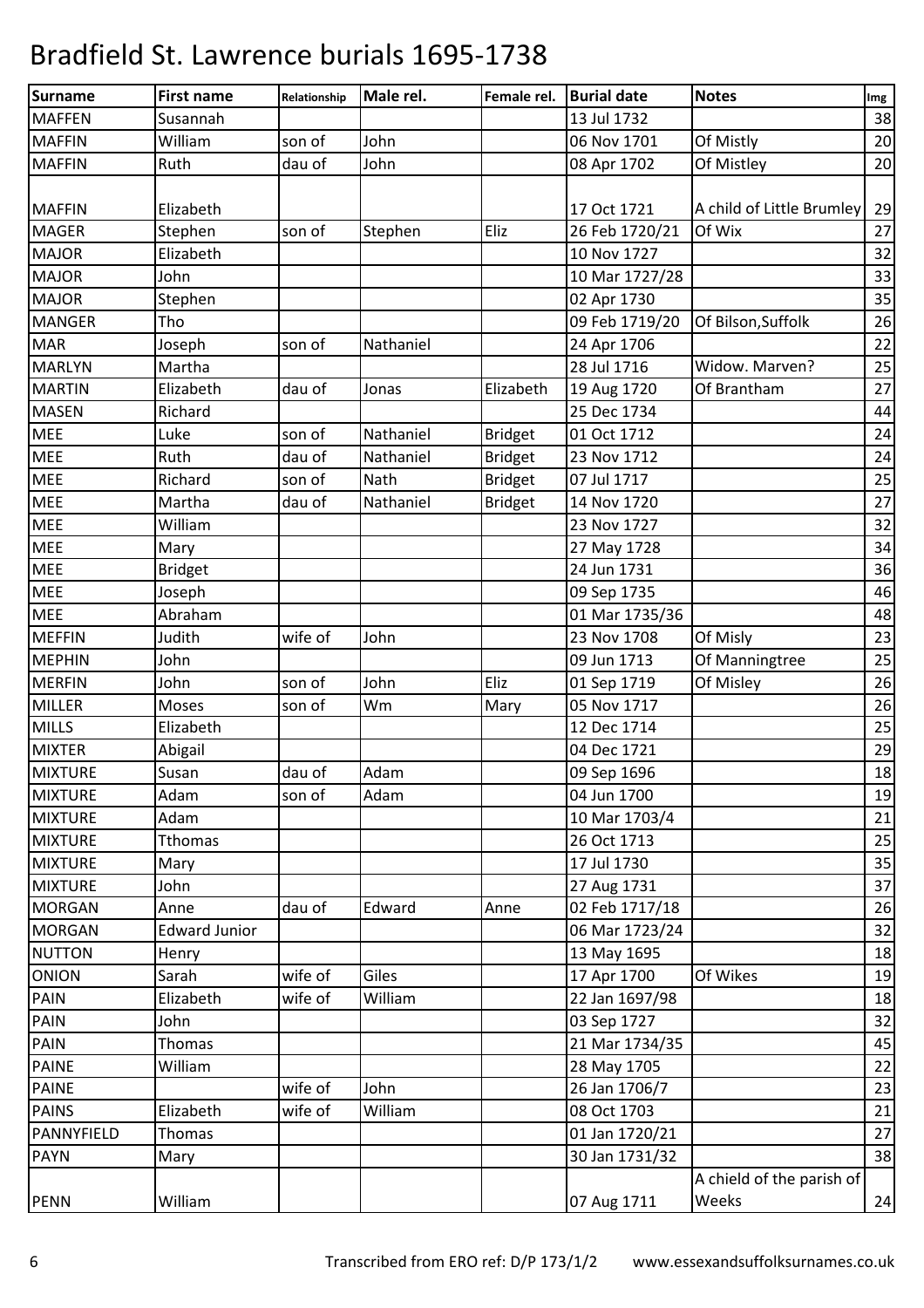| Surname         | <b>First name</b> | Relationship | Male rel.     | Female rel. | <b>Burial date</b> | <b>Notes</b> | Img |
|-----------------|-------------------|--------------|---------------|-------------|--------------------|--------------|-----|
| PERRIMAN        | John              |              |               |             | 17 Jun 1702        |              | 20  |
| <b>PETIT</b>    | Elizabeth         |              |               |             | 23 Sep 1730        |              | 35  |
| PETTIT          | Sarah             |              |               |             | 20 Sep 1737        |              | 53  |
| PICKERILL       | Mary              | dau of       | A Quaker      |             | 04 Jul 1700        |              | 19  |
| <b>PLUMB</b>    | Jonathan          |              |               |             | 07 Nov 1731        |              | 37  |
| <b>PLUMMER</b>  | Elizabeth         | dau of       | Robert        |             | 17 Jan 1697/98     |              | 18  |
| PLUMMER         | Robert            |              |               |             | 15 Jun 1704        |              | 21  |
| <b>PLUMMER</b>  | Susannah          |              |               |             | 26 Apr 1730        |              | 35  |
| <b>POLE</b>     | Mary              |              |               |             | 15 Oct 1734        |              | 43  |
| <b>POOLLY</b>   | Sarah             | wife of      | Thomas        |             | 07 Oct 1715        |              | 25  |
| <b>POOLY</b>    | Robert            | son of       | <b>Thomas</b> | Sarah       | 13 Apr 1714        |              | 25  |
| <b>POWEL</b>    | Susannah          |              |               |             | 03 May 1736        |              | 48  |
| <b>PUXELY</b>   | Mary              |              |               |             | 23 Apr 1728        |              | 33  |
| <b>PUXLEY</b>   | <b>Thomas</b>     | son of       | Timothy       | Mary        | 28 Sep 1720        |              | 27  |
| <b>PUXLEY</b>   | John              |              |               |             | 12 Apr 1733        |              | 40  |
| <b>PUXLEY</b>   | Rachel            |              |               |             | 13 Apr 1737        |              | 52  |
| <b>PUXLY</b>    | Timotheus         | son of       | Timothy       |             | 15 Jul 1709        |              | 23  |
| <b>PUXLY</b>    | Mary              |              |               |             | 11 May 1730        |              | 35  |
| PUXSLY ?        | Edward            |              |               |             | 08 Jun 1707        |              | 23  |
| <b>REED</b>     | Anthony           |              |               |             | 05 May 1699        |              | 19  |
| <b>REED</b>     | Elizabeth         |              |               |             | 06 Apr 1738        |              | 55  |
| <b>REVERS</b>   | Samuel            |              |               |             | 05 Dec 1723        |              | 29  |
| <b>REVERS</b>   | Ann               |              |               |             | 12 Dec 1723        |              | 29  |
| <b>RIBERS</b>   | Martha            | wife of      | Samuel        |             | 14 Apr 1709        |              | 23  |
| <b>RIBERS</b>   | Martha            |              |               |             | 18 May 1710        |              | 24  |
| <b>RICHMOND</b> | Catherine         |              |               |             | 06 Jul 1699        | A widow      | 19  |
| <b>RIVERS</b>   | Ann               | dau of       | Sam           | Ann         | 03 Apr 1712        |              | 24  |
| <b>RIVERS</b>   | Sam               | son of       | Sam           | Anne        | 08 Oct 1717        |              | 25  |
| <b>ROWLLING</b> | Thomas            |              |               |             | 19 Jul 1713        |              | 25  |
| <b>RUSSEL</b>   | <b>Tobias</b>     |              |               |             | 23 Mar 1720/21     |              | 27  |
| <b>RUSSEL</b>   | John              |              |               |             | 20 Oct 1737        |              | 53  |
| <b>RUSSELL</b>  | John              | son of       | John          | Sarah       | 02 Aug 1720        |              | 27  |
| <b>RUSSELL</b>  | William           |              |               |             | 23 Feb 1735/36     |              | 48  |
| <b>RUSSELLS</b> | William           |              |               |             | 04 Nov 1720        | Of Wicks     | 27  |
| <b>RUSSELS</b>  | Thomas            |              |               |             | 24 Dec 1732        |              | 39  |
| <b>RUSSELS</b>  | John              |              |               |             | 26 Nov 1735        |              | 47  |
| <b>RUTLAND</b>  | Judith            |              |               |             | 26 Jul 1736        |              | 49  |
| SALMON          | Samuel            | son of       | Samuel        |             | 08 Oct 1704        | Of Fretting  | 21  |
| <b>SALMON</b>   | <b>Thomas</b>     | son of       | Thomas        |             | 07 Jun 1706        | Of Wicks     | 22  |
| SALMON          | Mary              | dau of       | Benjamin      | Elizabeth   | 20 Aug 1721        |              | 29  |
| SALMON          | Benjamin          |              |               |             | 06 Mar 1727/28     |              | 33  |
| SALMON          | Susannah          |              |               |             | 09 May 1729        |              | 34  |
| <b>SALMON</b>   | Elizabeth         |              |               |             | 20 Aug 1729        |              | 35  |
| <b>SALMONS</b>  | <b>Thomas</b>     | son of       | Thomas        |             | 22 Mar 1708/9      | Of Wix       | 23  |
| <b>SALMONS</b>  | Jacob             | son of       | Thomas        | Hanah       | 30 Jun 1713        | Of Wix       | 25  |
| <b>SALMONS</b>  | Sarah             | dau of       | Will          | Eliz        | 12 Nov 1714        |              | 25  |
| SALMONS         | Alice             | dau of       | Wm            | Eliz        | 27 Aug 1717        |              | 25  |
| <b>SALMONS</b>  | Joseph            | son of       | Wm            | Eliz        | 30 Nov 1719        | Of Wicks     | 26  |
|                 |                   |              |               |             |                    |              |     |
| <b>SALMONS</b>  | Joseph            | son of       | Benjamin      | Elizabeth   | 01 Jul 1720        |              | 27  |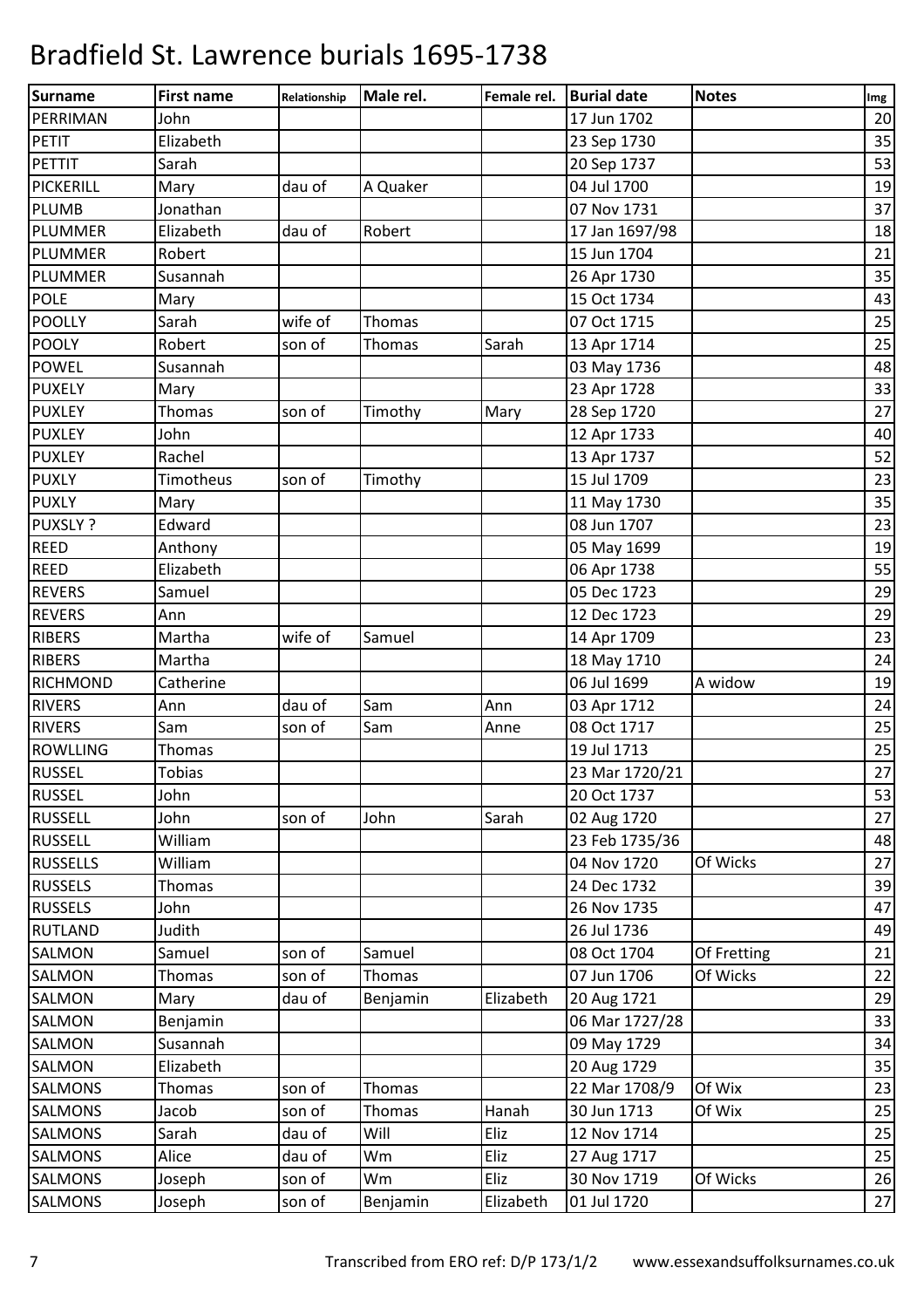| 03 Sep 1730<br><b>SARJENT</b><br>John<br>35<br>35<br>18 Jan 1729/30<br><b>SCOFIELD</b><br>Mary<br>23 Dec 1728<br>William<br><b>Alias Coble</b><br>34<br>Widow<br>01 Jun 1711<br><b>SHIREMAN</b><br>24<br>Mary<br>Susannah<br>10 Nov 1719<br>26<br>36<br><b>SISER</b><br>31 Jan 1730/31<br><b>Thomas</b><br><b>SIZER</b><br>26 Dec 1733<br>40<br>Anna<br><b>SMITH</b><br>Richard<br>04 Feb 1695/96<br>18<br><b>SMITH</b><br>Widow<br>23<br>Elizabeth<br>19 Jan 1706/7<br>John<br>25 Jul 1731<br>36<br>Elizabeth<br><b>SMITH</b><br>20 Nov 1735<br>47<br>12 Dec 1736<br><b>SMITH</b><br>William<br>50<br><b>SOMMERS</b><br>05 Dec 1736<br>50<br>Marjory<br>35<br><b>SOUGATE</b><br>Sarah<br>10 May 1730<br>SOUTHGATE<br>Robinson<br>24 Oct 1734<br>43<br>25<br>William<br><b>STEPHANS</b><br>27 Sep 1717<br><b>SURREY</b><br>John<br>18 Jan 1736/37<br>51<br>29 Jan 1703/4<br><b>TOPLEY</b><br>Widow<br>21<br>Martha<br>16 Dec 1712<br><b>TOPLEY</b><br>24<br><b>TRICHET</b><br>49<br>Thomas<br>11 Aug 1736<br>26 Dec 1706<br>Of Wix<br>23<br><b>TURNER</b><br>Anna<br>27<br><b>WARNER</b><br>dau of<br>17 Jul 1720<br>Mary<br>Robert<br>Mary<br>17 Nov 1728<br>34<br><b>WARNER</b><br>Mary<br><b>WATTE</b><br>23 Aug 1702<br>20<br>Jane<br>Ye maid of Robert<br>Webb. Servant or dau?<br><b>WEBB</b><br>19<br>24 Mar 1698/99<br>Marger<br>Abraham<br>son of<br>Abraham<br>17 Feb 1702/3<br><b>WEBB</b><br>21<br><b>WEBB</b><br>John<br>28 Nov 1704<br>22<br>23<br><b>WEBB</b><br>27 Jun 1707<br>Joseph<br>son of<br>Joseph<br>WEBB<br>23<br>Martha<br>04 Jun 1708<br>19 Oct 1708<br>WEBB<br>Robert<br>From Brantham<br>23<br><b>WEBB</b><br>20 Apr 1711<br>Benjamiah<br>dau of<br>Widow<br>24<br>Mary<br>16 Dec 1723<br><b>WEBB</b><br>Mary?<br>31<br>Abraham<br>30 Aug 1727<br>WEBB<br>Labourer<br>32<br>55<br>WEBB<br>19 Apr 1738<br>Anne<br>04 Mar 1727/28<br>WELLS<br>33<br><b>Thomas</b><br>52<br><b>WHITLOCK</b><br>Sarah<br>08 Apr 1737<br><b>WILBEY</b><br>09 Jul 1734<br>42<br>Jane<br><b>WILBY</b><br>son of<br>23 Aug 1700<br>19<br><b>Thomas</b><br>Thomas<br><b>WILBY</b><br>wife of<br>05 Jan 1704/5<br>22<br>Mary<br>Thomas<br>son of<br>05 Jan 1704/5<br><b>WILBY</b><br>22<br><b>Thomas</b><br>Thomas<br>31 Dec 1705<br><b>WILBY</b><br>Anne<br>wife of<br>22<br>Thomas<br>15 Dec 1728<br><b>WILBY</b><br>34<br>Thomas<br><b>WILDEN</b><br>26 Aug 1702<br>20<br>William<br>Elizabeth<br>11 Jun 1707<br><b>WOODART</b><br>dau of<br>Daniel<br>23<br>wife of<br>10 Dec 1710<br><b>WOODWARD</b><br>Catharine<br>24<br>Thomas<br><b>WOODWARD</b><br>John<br>son of<br>Elizabeth<br>18 Jan 1714/15<br>25<br>Thomas<br>Elizabeth<br>dau of<br>25<br><b>WOODWARD</b><br>13 May 1715<br>Thomas | Surname         | <b>First name</b> | Relationship | Male rel. | Female rel. | <b>Burial date</b> | <b>Notes</b> | Img |
|--------------------------------------------------------------------------------------------------------------------------------------------------------------------------------------------------------------------------------------------------------------------------------------------------------------------------------------------------------------------------------------------------------------------------------------------------------------------------------------------------------------------------------------------------------------------------------------------------------------------------------------------------------------------------------------------------------------------------------------------------------------------------------------------------------------------------------------------------------------------------------------------------------------------------------------------------------------------------------------------------------------------------------------------------------------------------------------------------------------------------------------------------------------------------------------------------------------------------------------------------------------------------------------------------------------------------------------------------------------------------------------------------------------------------------------------------------------------------------------------------------------------------------------------------------------------------------------------------------------------------------------------------------------------------------------------------------------------------------------------------------------------------------------------------------------------------------------------------------------------------------------------------------------------------------------------------------------------------------------------------------------------------------------------------------------------------------------------------------------------------------------------------------------------------------------------------------------------------------------------------------------------------------------------------------------------------------------------------------------------------------------------------------------------------------------------------------------------------------------------------------------------------------------------------------------------------------------------------------------------------------------------------------------------------------------------------------|-----------------|-------------------|--------------|-----------|-------------|--------------------|--------------|-----|
|                                                                                                                                                                                                                                                                                                                                                                                                                                                                                                                                                                                                                                                                                                                                                                                                                                                                                                                                                                                                                                                                                                                                                                                                                                                                                                                                                                                                                                                                                                                                                                                                                                                                                                                                                                                                                                                                                                                                                                                                                                                                                                                                                                                                                                                                                                                                                                                                                                                                                                                                                                                                                                                                                                        |                 |                   |              |           |             |                    |              |     |
|                                                                                                                                                                                                                                                                                                                                                                                                                                                                                                                                                                                                                                                                                                                                                                                                                                                                                                                                                                                                                                                                                                                                                                                                                                                                                                                                                                                                                                                                                                                                                                                                                                                                                                                                                                                                                                                                                                                                                                                                                                                                                                                                                                                                                                                                                                                                                                                                                                                                                                                                                                                                                                                                                                        |                 |                   |              |           |             |                    |              |     |
|                                                                                                                                                                                                                                                                                                                                                                                                                                                                                                                                                                                                                                                                                                                                                                                                                                                                                                                                                                                                                                                                                                                                                                                                                                                                                                                                                                                                                                                                                                                                                                                                                                                                                                                                                                                                                                                                                                                                                                                                                                                                                                                                                                                                                                                                                                                                                                                                                                                                                                                                                                                                                                                                                                        | <b>SEAFIELD</b> |                   |              |           |             |                    |              |     |
|                                                                                                                                                                                                                                                                                                                                                                                                                                                                                                                                                                                                                                                                                                                                                                                                                                                                                                                                                                                                                                                                                                                                                                                                                                                                                                                                                                                                                                                                                                                                                                                                                                                                                                                                                                                                                                                                                                                                                                                                                                                                                                                                                                                                                                                                                                                                                                                                                                                                                                                                                                                                                                                                                                        |                 |                   |              |           |             |                    |              |     |
|                                                                                                                                                                                                                                                                                                                                                                                                                                                                                                                                                                                                                                                                                                                                                                                                                                                                                                                                                                                                                                                                                                                                                                                                                                                                                                                                                                                                                                                                                                                                                                                                                                                                                                                                                                                                                                                                                                                                                                                                                                                                                                                                                                                                                                                                                                                                                                                                                                                                                                                                                                                                                                                                                                        | <b>SHIRMAN</b>  |                   |              |           |             |                    |              |     |
|                                                                                                                                                                                                                                                                                                                                                                                                                                                                                                                                                                                                                                                                                                                                                                                                                                                                                                                                                                                                                                                                                                                                                                                                                                                                                                                                                                                                                                                                                                                                                                                                                                                                                                                                                                                                                                                                                                                                                                                                                                                                                                                                                                                                                                                                                                                                                                                                                                                                                                                                                                                                                                                                                                        |                 |                   |              |           |             |                    |              |     |
|                                                                                                                                                                                                                                                                                                                                                                                                                                                                                                                                                                                                                                                                                                                                                                                                                                                                                                                                                                                                                                                                                                                                                                                                                                                                                                                                                                                                                                                                                                                                                                                                                                                                                                                                                                                                                                                                                                                                                                                                                                                                                                                                                                                                                                                                                                                                                                                                                                                                                                                                                                                                                                                                                                        |                 |                   |              |           |             |                    |              |     |
|                                                                                                                                                                                                                                                                                                                                                                                                                                                                                                                                                                                                                                                                                                                                                                                                                                                                                                                                                                                                                                                                                                                                                                                                                                                                                                                                                                                                                                                                                                                                                                                                                                                                                                                                                                                                                                                                                                                                                                                                                                                                                                                                                                                                                                                                                                                                                                                                                                                                                                                                                                                                                                                                                                        |                 |                   |              |           |             |                    |              |     |
|                                                                                                                                                                                                                                                                                                                                                                                                                                                                                                                                                                                                                                                                                                                                                                                                                                                                                                                                                                                                                                                                                                                                                                                                                                                                                                                                                                                                                                                                                                                                                                                                                                                                                                                                                                                                                                                                                                                                                                                                                                                                                                                                                                                                                                                                                                                                                                                                                                                                                                                                                                                                                                                                                                        |                 |                   |              |           |             |                    |              |     |
|                                                                                                                                                                                                                                                                                                                                                                                                                                                                                                                                                                                                                                                                                                                                                                                                                                                                                                                                                                                                                                                                                                                                                                                                                                                                                                                                                                                                                                                                                                                                                                                                                                                                                                                                                                                                                                                                                                                                                                                                                                                                                                                                                                                                                                                                                                                                                                                                                                                                                                                                                                                                                                                                                                        | <b>SMITH</b>    |                   |              |           |             |                    |              |     |
|                                                                                                                                                                                                                                                                                                                                                                                                                                                                                                                                                                                                                                                                                                                                                                                                                                                                                                                                                                                                                                                                                                                                                                                                                                                                                                                                                                                                                                                                                                                                                                                                                                                                                                                                                                                                                                                                                                                                                                                                                                                                                                                                                                                                                                                                                                                                                                                                                                                                                                                                                                                                                                                                                                        |                 |                   |              |           |             |                    |              |     |
|                                                                                                                                                                                                                                                                                                                                                                                                                                                                                                                                                                                                                                                                                                                                                                                                                                                                                                                                                                                                                                                                                                                                                                                                                                                                                                                                                                                                                                                                                                                                                                                                                                                                                                                                                                                                                                                                                                                                                                                                                                                                                                                                                                                                                                                                                                                                                                                                                                                                                                                                                                                                                                                                                                        |                 |                   |              |           |             |                    |              |     |
|                                                                                                                                                                                                                                                                                                                                                                                                                                                                                                                                                                                                                                                                                                                                                                                                                                                                                                                                                                                                                                                                                                                                                                                                                                                                                                                                                                                                                                                                                                                                                                                                                                                                                                                                                                                                                                                                                                                                                                                                                                                                                                                                                                                                                                                                                                                                                                                                                                                                                                                                                                                                                                                                                                        |                 |                   |              |           |             |                    |              |     |
|                                                                                                                                                                                                                                                                                                                                                                                                                                                                                                                                                                                                                                                                                                                                                                                                                                                                                                                                                                                                                                                                                                                                                                                                                                                                                                                                                                                                                                                                                                                                                                                                                                                                                                                                                                                                                                                                                                                                                                                                                                                                                                                                                                                                                                                                                                                                                                                                                                                                                                                                                                                                                                                                                                        |                 |                   |              |           |             |                    |              |     |
|                                                                                                                                                                                                                                                                                                                                                                                                                                                                                                                                                                                                                                                                                                                                                                                                                                                                                                                                                                                                                                                                                                                                                                                                                                                                                                                                                                                                                                                                                                                                                                                                                                                                                                                                                                                                                                                                                                                                                                                                                                                                                                                                                                                                                                                                                                                                                                                                                                                                                                                                                                                                                                                                                                        |                 |                   |              |           |             |                    |              |     |
|                                                                                                                                                                                                                                                                                                                                                                                                                                                                                                                                                                                                                                                                                                                                                                                                                                                                                                                                                                                                                                                                                                                                                                                                                                                                                                                                                                                                                                                                                                                                                                                                                                                                                                                                                                                                                                                                                                                                                                                                                                                                                                                                                                                                                                                                                                                                                                                                                                                                                                                                                                                                                                                                                                        |                 |                   |              |           |             |                    |              |     |
|                                                                                                                                                                                                                                                                                                                                                                                                                                                                                                                                                                                                                                                                                                                                                                                                                                                                                                                                                                                                                                                                                                                                                                                                                                                                                                                                                                                                                                                                                                                                                                                                                                                                                                                                                                                                                                                                                                                                                                                                                                                                                                                                                                                                                                                                                                                                                                                                                                                                                                                                                                                                                                                                                                        |                 |                   |              |           |             |                    |              |     |
|                                                                                                                                                                                                                                                                                                                                                                                                                                                                                                                                                                                                                                                                                                                                                                                                                                                                                                                                                                                                                                                                                                                                                                                                                                                                                                                                                                                                                                                                                                                                                                                                                                                                                                                                                                                                                                                                                                                                                                                                                                                                                                                                                                                                                                                                                                                                                                                                                                                                                                                                                                                                                                                                                                        |                 |                   |              |           |             |                    |              |     |
|                                                                                                                                                                                                                                                                                                                                                                                                                                                                                                                                                                                                                                                                                                                                                                                                                                                                                                                                                                                                                                                                                                                                                                                                                                                                                                                                                                                                                                                                                                                                                                                                                                                                                                                                                                                                                                                                                                                                                                                                                                                                                                                                                                                                                                                                                                                                                                                                                                                                                                                                                                                                                                                                                                        |                 |                   |              |           |             |                    |              |     |
|                                                                                                                                                                                                                                                                                                                                                                                                                                                                                                                                                                                                                                                                                                                                                                                                                                                                                                                                                                                                                                                                                                                                                                                                                                                                                                                                                                                                                                                                                                                                                                                                                                                                                                                                                                                                                                                                                                                                                                                                                                                                                                                                                                                                                                                                                                                                                                                                                                                                                                                                                                                                                                                                                                        |                 |                   |              |           |             |                    |              |     |
|                                                                                                                                                                                                                                                                                                                                                                                                                                                                                                                                                                                                                                                                                                                                                                                                                                                                                                                                                                                                                                                                                                                                                                                                                                                                                                                                                                                                                                                                                                                                                                                                                                                                                                                                                                                                                                                                                                                                                                                                                                                                                                                                                                                                                                                                                                                                                                                                                                                                                                                                                                                                                                                                                                        |                 |                   |              |           |             |                    |              |     |
|                                                                                                                                                                                                                                                                                                                                                                                                                                                                                                                                                                                                                                                                                                                                                                                                                                                                                                                                                                                                                                                                                                                                                                                                                                                                                                                                                                                                                                                                                                                                                                                                                                                                                                                                                                                                                                                                                                                                                                                                                                                                                                                                                                                                                                                                                                                                                                                                                                                                                                                                                                                                                                                                                                        |                 |                   |              |           |             |                    |              |     |
|                                                                                                                                                                                                                                                                                                                                                                                                                                                                                                                                                                                                                                                                                                                                                                                                                                                                                                                                                                                                                                                                                                                                                                                                                                                                                                                                                                                                                                                                                                                                                                                                                                                                                                                                                                                                                                                                                                                                                                                                                                                                                                                                                                                                                                                                                                                                                                                                                                                                                                                                                                                                                                                                                                        |                 |                   |              |           |             |                    |              |     |
|                                                                                                                                                                                                                                                                                                                                                                                                                                                                                                                                                                                                                                                                                                                                                                                                                                                                                                                                                                                                                                                                                                                                                                                                                                                                                                                                                                                                                                                                                                                                                                                                                                                                                                                                                                                                                                                                                                                                                                                                                                                                                                                                                                                                                                                                                                                                                                                                                                                                                                                                                                                                                                                                                                        |                 |                   |              |           |             |                    |              |     |
|                                                                                                                                                                                                                                                                                                                                                                                                                                                                                                                                                                                                                                                                                                                                                                                                                                                                                                                                                                                                                                                                                                                                                                                                                                                                                                                                                                                                                                                                                                                                                                                                                                                                                                                                                                                                                                                                                                                                                                                                                                                                                                                                                                                                                                                                                                                                                                                                                                                                                                                                                                                                                                                                                                        |                 |                   |              |           |             |                    |              |     |
|                                                                                                                                                                                                                                                                                                                                                                                                                                                                                                                                                                                                                                                                                                                                                                                                                                                                                                                                                                                                                                                                                                                                                                                                                                                                                                                                                                                                                                                                                                                                                                                                                                                                                                                                                                                                                                                                                                                                                                                                                                                                                                                                                                                                                                                                                                                                                                                                                                                                                                                                                                                                                                                                                                        |                 |                   |              |           |             |                    |              |     |
|                                                                                                                                                                                                                                                                                                                                                                                                                                                                                                                                                                                                                                                                                                                                                                                                                                                                                                                                                                                                                                                                                                                                                                                                                                                                                                                                                                                                                                                                                                                                                                                                                                                                                                                                                                                                                                                                                                                                                                                                                                                                                                                                                                                                                                                                                                                                                                                                                                                                                                                                                                                                                                                                                                        |                 |                   |              |           |             |                    |              |     |
|                                                                                                                                                                                                                                                                                                                                                                                                                                                                                                                                                                                                                                                                                                                                                                                                                                                                                                                                                                                                                                                                                                                                                                                                                                                                                                                                                                                                                                                                                                                                                                                                                                                                                                                                                                                                                                                                                                                                                                                                                                                                                                                                                                                                                                                                                                                                                                                                                                                                                                                                                                                                                                                                                                        |                 |                   |              |           |             |                    |              |     |
|                                                                                                                                                                                                                                                                                                                                                                                                                                                                                                                                                                                                                                                                                                                                                                                                                                                                                                                                                                                                                                                                                                                                                                                                                                                                                                                                                                                                                                                                                                                                                                                                                                                                                                                                                                                                                                                                                                                                                                                                                                                                                                                                                                                                                                                                                                                                                                                                                                                                                                                                                                                                                                                                                                        |                 |                   |              |           |             |                    |              |     |
|                                                                                                                                                                                                                                                                                                                                                                                                                                                                                                                                                                                                                                                                                                                                                                                                                                                                                                                                                                                                                                                                                                                                                                                                                                                                                                                                                                                                                                                                                                                                                                                                                                                                                                                                                                                                                                                                                                                                                                                                                                                                                                                                                                                                                                                                                                                                                                                                                                                                                                                                                                                                                                                                                                        |                 |                   |              |           |             |                    |              |     |
|                                                                                                                                                                                                                                                                                                                                                                                                                                                                                                                                                                                                                                                                                                                                                                                                                                                                                                                                                                                                                                                                                                                                                                                                                                                                                                                                                                                                                                                                                                                                                                                                                                                                                                                                                                                                                                                                                                                                                                                                                                                                                                                                                                                                                                                                                                                                                                                                                                                                                                                                                                                                                                                                                                        |                 |                   |              |           |             |                    |              |     |
|                                                                                                                                                                                                                                                                                                                                                                                                                                                                                                                                                                                                                                                                                                                                                                                                                                                                                                                                                                                                                                                                                                                                                                                                                                                                                                                                                                                                                                                                                                                                                                                                                                                                                                                                                                                                                                                                                                                                                                                                                                                                                                                                                                                                                                                                                                                                                                                                                                                                                                                                                                                                                                                                                                        |                 |                   |              |           |             |                    |              |     |
|                                                                                                                                                                                                                                                                                                                                                                                                                                                                                                                                                                                                                                                                                                                                                                                                                                                                                                                                                                                                                                                                                                                                                                                                                                                                                                                                                                                                                                                                                                                                                                                                                                                                                                                                                                                                                                                                                                                                                                                                                                                                                                                                                                                                                                                                                                                                                                                                                                                                                                                                                                                                                                                                                                        |                 |                   |              |           |             |                    |              |     |
|                                                                                                                                                                                                                                                                                                                                                                                                                                                                                                                                                                                                                                                                                                                                                                                                                                                                                                                                                                                                                                                                                                                                                                                                                                                                                                                                                                                                                                                                                                                                                                                                                                                                                                                                                                                                                                                                                                                                                                                                                                                                                                                                                                                                                                                                                                                                                                                                                                                                                                                                                                                                                                                                                                        |                 |                   |              |           |             |                    |              |     |
|                                                                                                                                                                                                                                                                                                                                                                                                                                                                                                                                                                                                                                                                                                                                                                                                                                                                                                                                                                                                                                                                                                                                                                                                                                                                                                                                                                                                                                                                                                                                                                                                                                                                                                                                                                                                                                                                                                                                                                                                                                                                                                                                                                                                                                                                                                                                                                                                                                                                                                                                                                                                                                                                                                        |                 |                   |              |           |             |                    |              |     |
|                                                                                                                                                                                                                                                                                                                                                                                                                                                                                                                                                                                                                                                                                                                                                                                                                                                                                                                                                                                                                                                                                                                                                                                                                                                                                                                                                                                                                                                                                                                                                                                                                                                                                                                                                                                                                                                                                                                                                                                                                                                                                                                                                                                                                                                                                                                                                                                                                                                                                                                                                                                                                                                                                                        |                 |                   |              |           |             |                    |              |     |
|                                                                                                                                                                                                                                                                                                                                                                                                                                                                                                                                                                                                                                                                                                                                                                                                                                                                                                                                                                                                                                                                                                                                                                                                                                                                                                                                                                                                                                                                                                                                                                                                                                                                                                                                                                                                                                                                                                                                                                                                                                                                                                                                                                                                                                                                                                                                                                                                                                                                                                                                                                                                                                                                                                        |                 |                   |              |           |             |                    |              |     |
|                                                                                                                                                                                                                                                                                                                                                                                                                                                                                                                                                                                                                                                                                                                                                                                                                                                                                                                                                                                                                                                                                                                                                                                                                                                                                                                                                                                                                                                                                                                                                                                                                                                                                                                                                                                                                                                                                                                                                                                                                                                                                                                                                                                                                                                                                                                                                                                                                                                                                                                                                                                                                                                                                                        |                 |                   |              |           |             |                    |              |     |
|                                                                                                                                                                                                                                                                                                                                                                                                                                                                                                                                                                                                                                                                                                                                                                                                                                                                                                                                                                                                                                                                                                                                                                                                                                                                                                                                                                                                                                                                                                                                                                                                                                                                                                                                                                                                                                                                                                                                                                                                                                                                                                                                                                                                                                                                                                                                                                                                                                                                                                                                                                                                                                                                                                        |                 |                   |              |           |             |                    |              |     |
|                                                                                                                                                                                                                                                                                                                                                                                                                                                                                                                                                                                                                                                                                                                                                                                                                                                                                                                                                                                                                                                                                                                                                                                                                                                                                                                                                                                                                                                                                                                                                                                                                                                                                                                                                                                                                                                                                                                                                                                                                                                                                                                                                                                                                                                                                                                                                                                                                                                                                                                                                                                                                                                                                                        |                 |                   |              |           |             |                    |              |     |
|                                                                                                                                                                                                                                                                                                                                                                                                                                                                                                                                                                                                                                                                                                                                                                                                                                                                                                                                                                                                                                                                                                                                                                                                                                                                                                                                                                                                                                                                                                                                                                                                                                                                                                                                                                                                                                                                                                                                                                                                                                                                                                                                                                                                                                                                                                                                                                                                                                                                                                                                                                                                                                                                                                        |                 |                   |              |           |             |                    |              |     |
|                                                                                                                                                                                                                                                                                                                                                                                                                                                                                                                                                                                                                                                                                                                                                                                                                                                                                                                                                                                                                                                                                                                                                                                                                                                                                                                                                                                                                                                                                                                                                                                                                                                                                                                                                                                                                                                                                                                                                                                                                                                                                                                                                                                                                                                                                                                                                                                                                                                                                                                                                                                                                                                                                                        |                 |                   |              |           |             |                    |              |     |
|                                                                                                                                                                                                                                                                                                                                                                                                                                                                                                                                                                                                                                                                                                                                                                                                                                                                                                                                                                                                                                                                                                                                                                                                                                                                                                                                                                                                                                                                                                                                                                                                                                                                                                                                                                                                                                                                                                                                                                                                                                                                                                                                                                                                                                                                                                                                                                                                                                                                                                                                                                                                                                                                                                        |                 |                   |              |           |             |                    |              |     |
|                                                                                                                                                                                                                                                                                                                                                                                                                                                                                                                                                                                                                                                                                                                                                                                                                                                                                                                                                                                                                                                                                                                                                                                                                                                                                                                                                                                                                                                                                                                                                                                                                                                                                                                                                                                                                                                                                                                                                                                                                                                                                                                                                                                                                                                                                                                                                                                                                                                                                                                                                                                                                                                                                                        |                 |                   |              |           |             |                    |              |     |
|                                                                                                                                                                                                                                                                                                                                                                                                                                                                                                                                                                                                                                                                                                                                                                                                                                                                                                                                                                                                                                                                                                                                                                                                                                                                                                                                                                                                                                                                                                                                                                                                                                                                                                                                                                                                                                                                                                                                                                                                                                                                                                                                                                                                                                                                                                                                                                                                                                                                                                                                                                                                                                                                                                        |                 |                   |              |           |             |                    |              |     |
|                                                                                                                                                                                                                                                                                                                                                                                                                                                                                                                                                                                                                                                                                                                                                                                                                                                                                                                                                                                                                                                                                                                                                                                                                                                                                                                                                                                                                                                                                                                                                                                                                                                                                                                                                                                                                                                                                                                                                                                                                                                                                                                                                                                                                                                                                                                                                                                                                                                                                                                                                                                                                                                                                                        |                 |                   |              |           |             |                    |              |     |
|                                                                                                                                                                                                                                                                                                                                                                                                                                                                                                                                                                                                                                                                                                                                                                                                                                                                                                                                                                                                                                                                                                                                                                                                                                                                                                                                                                                                                                                                                                                                                                                                                                                                                                                                                                                                                                                                                                                                                                                                                                                                                                                                                                                                                                                                                                                                                                                                                                                                                                                                                                                                                                                                                                        |                 |                   |              |           |             |                    |              |     |
|                                                                                                                                                                                                                                                                                                                                                                                                                                                                                                                                                                                                                                                                                                                                                                                                                                                                                                                                                                                                                                                                                                                                                                                                                                                                                                                                                                                                                                                                                                                                                                                                                                                                                                                                                                                                                                                                                                                                                                                                                                                                                                                                                                                                                                                                                                                                                                                                                                                                                                                                                                                                                                                                                                        |                 |                   |              |           |             |                    |              |     |
|                                                                                                                                                                                                                                                                                                                                                                                                                                                                                                                                                                                                                                                                                                                                                                                                                                                                                                                                                                                                                                                                                                                                                                                                                                                                                                                                                                                                                                                                                                                                                                                                                                                                                                                                                                                                                                                                                                                                                                                                                                                                                                                                                                                                                                                                                                                                                                                                                                                                                                                                                                                                                                                                                                        |                 |                   |              |           |             |                    |              |     |